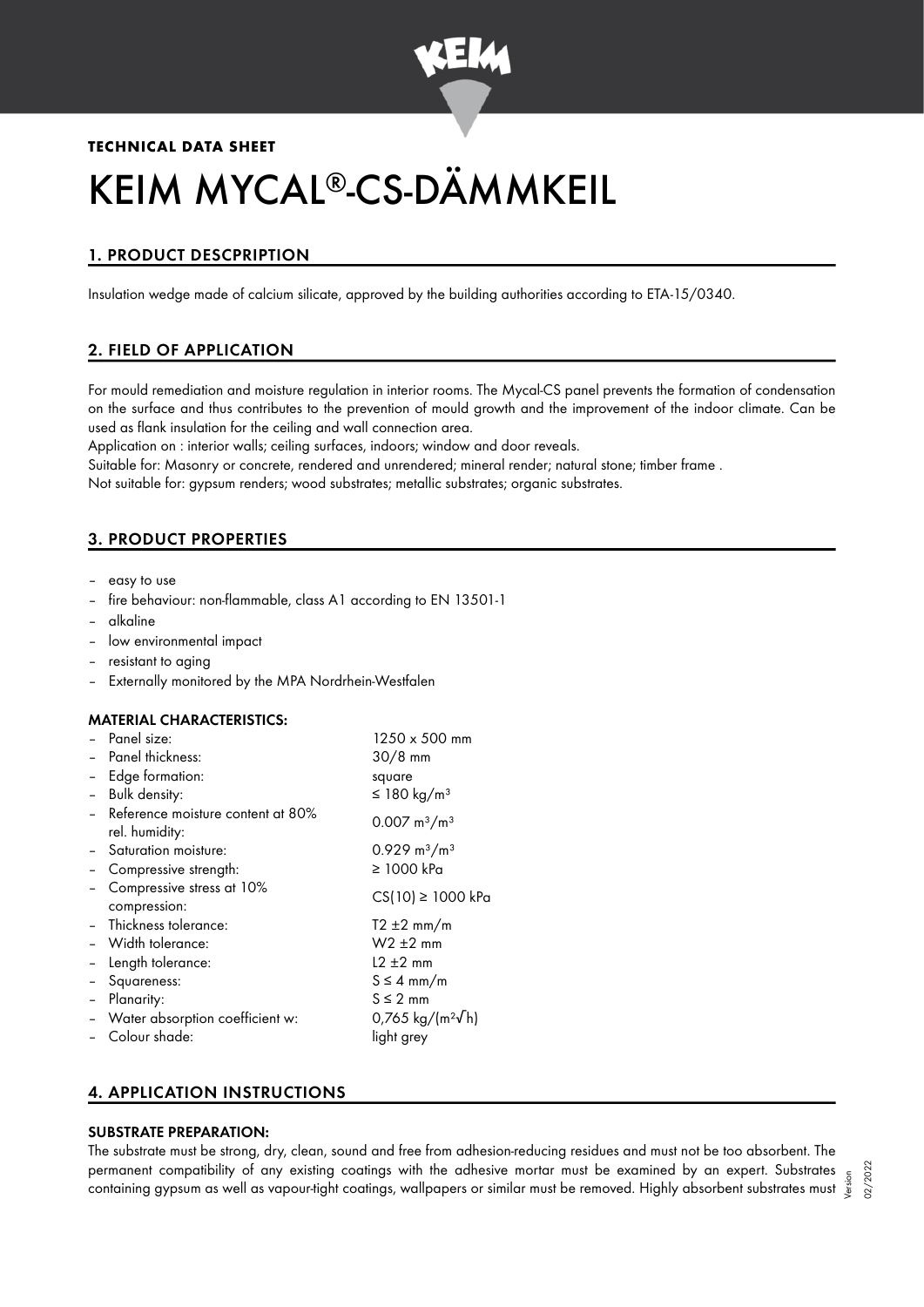be sufficiently prewetted. Unevenness of up to 1 cm/m may be bridged. Larger unevenness must be mechanically levelled or by applying a render in accordance with DIN EN 998-1.

#### APPLICATION:

Cut to size with a fine-toothed saw.

#### GLUING:

All connecting joints are made airtight with a joint sealing tape. An edge insulation strip must be inserted at the connection to floors and moisture-sensitive components. Before applying the adhesive, prewet the insulation panels with approx. 0.75 - 1.0 l water per panel. The panels are butted tightly and glued in a bond from bottom to top. Apply the system-specific adhesive mortar to the entire surface of the insulation panels, to the substrate, or to the insulation panels and the substrate using the floating-buttering method. Push the boards into place. At the edges of the building, the insulation panels are glued offset. General instruction with regard to gluing: Do not apply adhesive to the panel joints. System supplements are also possible across systems with Multipor Wedge (insulation wedge), Multipor Reveal (reveal panel), Mycal-CS-Dämmkeil (insulation wedge) or Mycal-CS-Laibungsplatte (reveal panel).

#### DOWELING:

Check the adhesion of the insulation panels after at least 3 days. Insulation panels that are not bonded or damaged must be replaced. In the case of subsequent tiling work, the panels are additionally fastened through the mesh with suitable screw anchors and finished with another layer of KEIM Universalputz.

#### REINFORCEMENT:

Prime the room-side panel surface of the Mycal-CS panels over the entire surface with a brush or by spraying with either CS-Primer or Mycal-Fix. Allow a waiting time of 24 hours before the next work step. After a sufficient setting time of the adhesive, apply the mixed, system-specific reinforcing mortar evenly to the insulation panels, preferably with a 10 mm toothed trowel. Embed the system-specific KEIM Glasfaser-Gittermatte (glass fibre mesh), overlap the edges by 10 cm and fill wet-in-wet with system-specific reinforcing mortar. The system-specific KEIM Glasfaser-Gittermatte should be embedded in the middle (layer thicknesses up to 6 mm) or in the upper third (layer thicknesses from 6 mm). Thickness of the reinforcement layer should be approx. 4 mm.

## 5. PACKAGING / TECHNICAL DATA

| Panel size [mm] | Panel thickness [mm] | $m2$ per pallet |
|-----------------|----------------------|-----------------|
| 1250 x 500      | 30/8                 |                 |

## 6. STORAGE

| max. storage time       | <b>Storage conditions</b>         |
|-------------------------|-----------------------------------|
| no maximum storage time | dry<br>protect against weathering |

## 7. DISPOSAL

EC WASTE CODE:

Waste code: 17 06 04

## 8. SAFETY INSTRUCTIONS

no particular indications